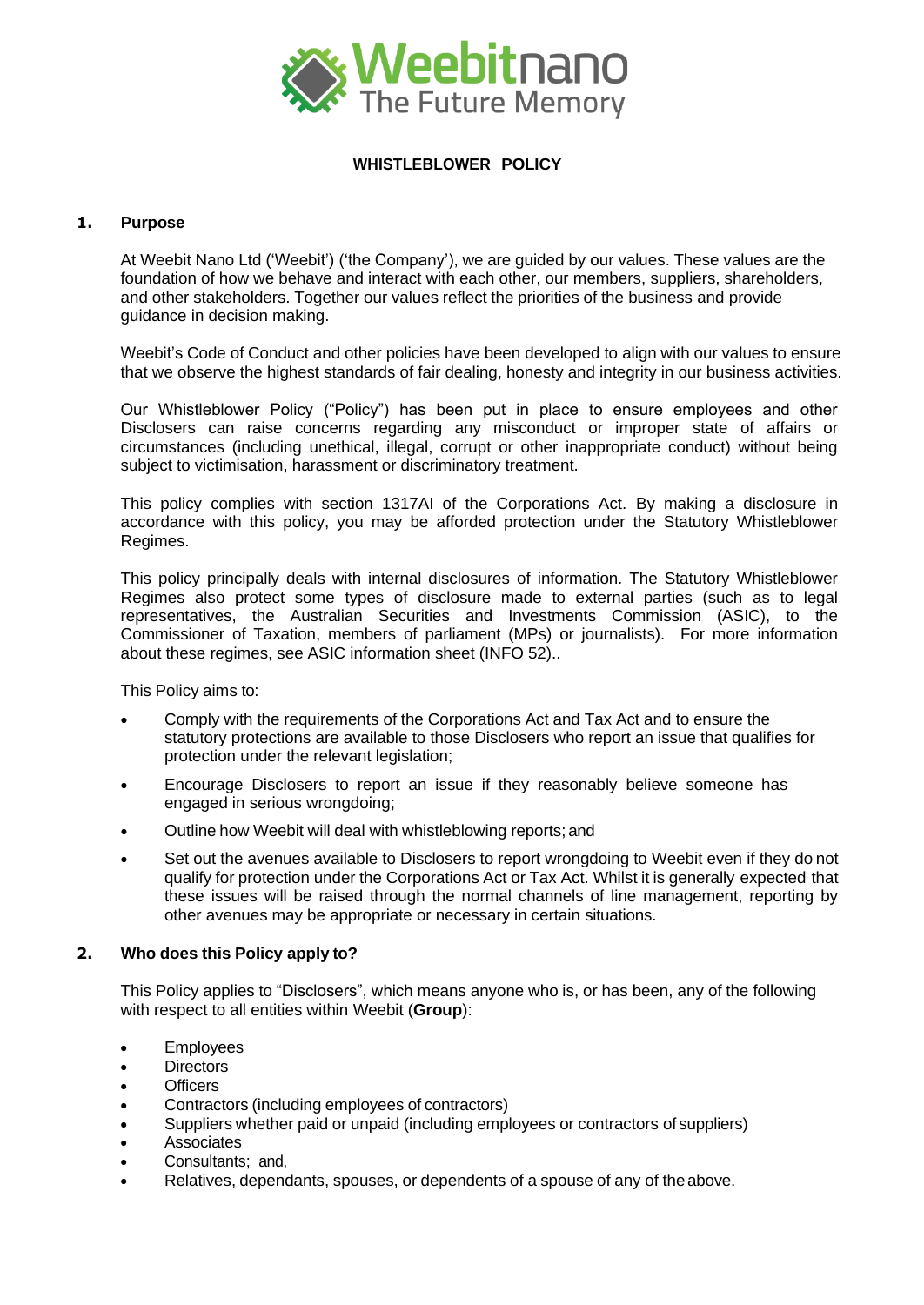

# **3. Matters that should be reported**

Any matter that a Discloser has reasonable grounds to believe is misconduct or an improper state of affairs or circumstances, is in breach of Weebit's policies and/or the law should be reported in accordance with this Policy.

Reportable matters include any conduct (of Weebit or a related body corporate and their employees and officers) that involves:

- Dishonest behaviour
- fraudulent activity
- unlawful, corrupt or irregular use of company funds or practices
- illegal activities (including theft, dealing in or use of illicit drugs, violence or threatened violence and criminal damage against property)
- unethical behaviour, including anything that would breach the Weebit Code of Conduct
- improper or misleading accounting or financial reporting practices, or a serious risk to confidence in the financial system
- a breach of any legislation relating to WBT operations or activities, including the Corporations Act, the Australian Securities and Investments Commission Act 2001 (Cth), the National Consumer Credit Protection Act 2009, the Insurance Act 1973 (Cth) and the Life Insurance Act 1995 (Cth)
- an offence under Commonwealth or State laws which is punishable by imprisonment for 12 months or more;
- behaviour that is oppressive, discriminatory or negligent
- an unsafe work-practice or behaviour that poses a serious risk to the health and safety of any person at the workplace
- a serious risk to public health, public safety or the environment; or
- any other conduct which may cause loss to Weebit or be otherwise detrimental to the interests of Weebit.

Reportable matters also include conduct:

- of the nature outlined above engaged in by a person outside of Weebit but who has a business connection with the Group (eg a supplier, contractor or other business partner) where the conduct could have legal implications for Weebit or materially impact the reputation of the Group;
- that may not involve a breach of a particular law. This includes information that indicates a significant risk to public safety or the stability of, or confidence in, the financial system.

Disclosures which are not about reportable matters do not qualify for protection under the CorporationsAct. However, they may qualify for protection

under other legislation. A Discloser can still qualify for protection even if their disclosure turns out to be incorrect.

4.1. Personal Work-Related Grievances

Personal work-related grievances are not covered under this Policy and should be reported to your manager or a member of Weebit's Senior Management team. "Personal workplace grievances" means a grievance about any matter in relation to the Discloser's employment, or former employment, having (or tending to have) implications for the Discloser personally. This includes:

- an interpersonal conflict between the discloser and another employee
- a decision relating to the engagement, transfer or promotion of thediscloser
- a decision relating to the terms and conditions of engagement of the discloser;and
- a decision to suspend or terminate the engagement of the discloser, or otherwise to discipline the discloser.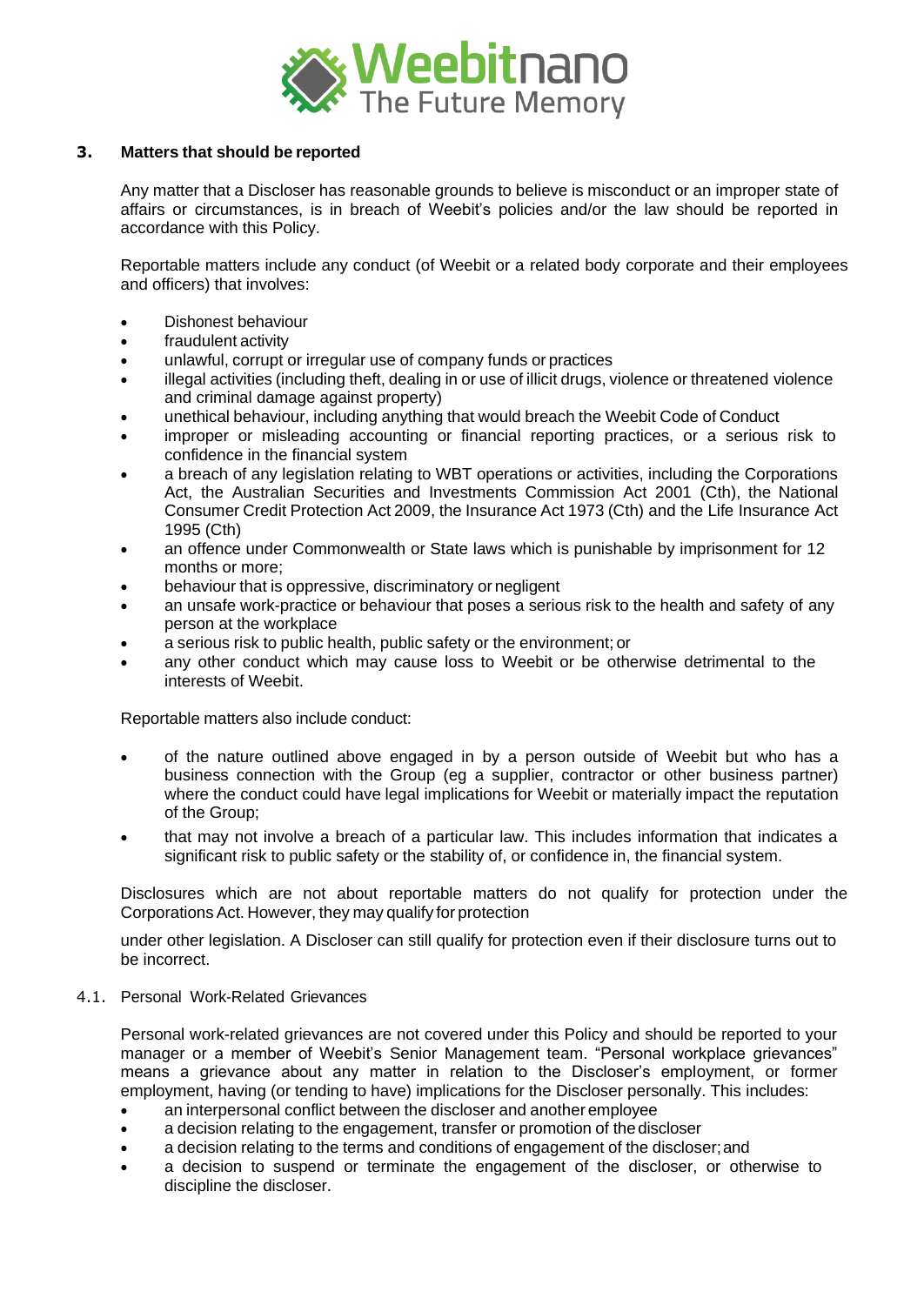

However, it does not include:

- any conduct that would be considered victimisation of an individual because they have made, may have made, or propose to make a report under this Policy; or
- a matter that would have significant implications for Weebit.

A personal work-related grievance may still qualify for protection if:

- it also includes information about misconduct
- Weebit has breached employment or other laws punishable by imprisonment for a period of 12 months or more, engaged in conduct that represents a danger to the public, or the disclosure relates to information which suggests misconduct beyond the discloser's personal circumstances
- the Discloser suffers from or is threatened with detriment for making a disclosure;or
- the Discloser seeks legal advice or legal representation about the operation of the whistleblower protections under the Corporations Act.

## **4. Responsibility to report**

Weebit relies on its employees and Disclosures to help maintain and grow its culture of honest and ethical behaviour. It is therefore expected that any Discloser who becomes aware of such conduct will make a report.

If additional information is needed before making a formal report, a Discloser can obtain additional information by contacting the Whistleblower Protection Officer ("WPO") (see section 6) or an independent legal advisor.

## **5. Making a report**

5.1. Who should I disclose to?

A disclosure can be made to an "eligible recipient" within the Group. The role of an Eligible Recipient is to receive disclosures which qualify for protection under the Corporations Act.). The Discloser only needs to make a disclosure directly to one Eligible Recipient for it to qualify for protection.

Eligible Recipients within the Group are:

- **Officers**
- **Directors**
- Senior managers
- Auditor or member of an audit team conducting an audit
- the Whistleblower Protection Officer ('WPO').

A report may be made to an Eligible Recipient:

- in person, by email or by telephone; and
- the Discloser must first inform the Eligible Recipient that they wish to make a report under this Policy.

An Eligible Recipient may direct the Discloser to make the report through the WPO, if they consider it appropriate in the circumstances.

Contact details for internal Eligible Recipients can be found at Appendix 1 to this Policy.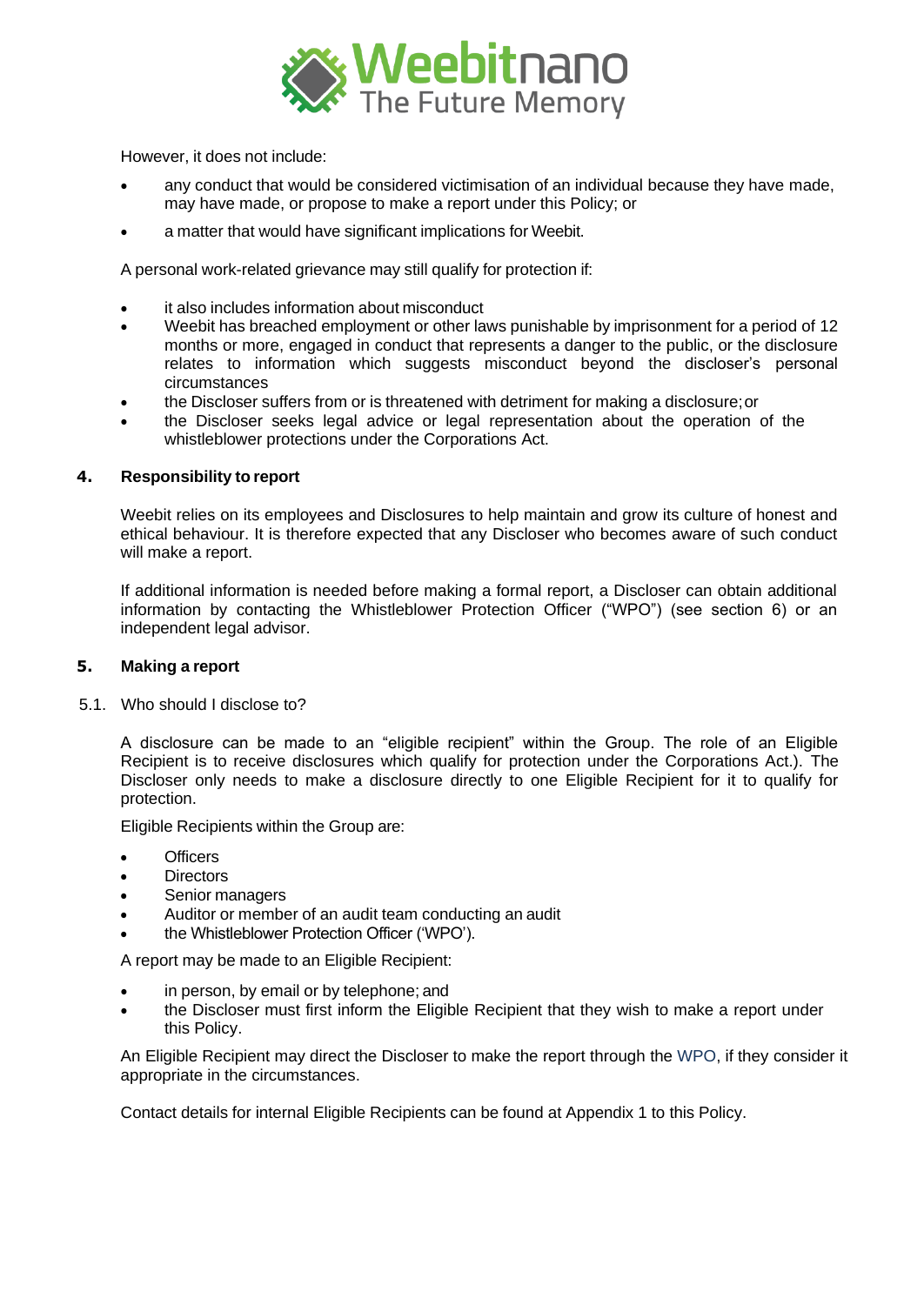

## Reports to an external Eligible Recipient:

A disclosure can also be made externally to ASIC, APRA or other specific Commonwealth prescribed agencies.

5.2. Public interest disclosures and emergency disclosures

A disclosure can be made to a journalist or parliamentarian in certain circumstances and qualify for protection under the Corporations Act. Further details of the criteria for making a public interest disclosure or emergency disclosure are set out in Appendix 2. A Discloser should contact an independent legal adviser before making a pubic interest disclosure or emergency disclosure to ensure the disclosure satisfied the criteria to qualify forprotection.

5.3. Disclosures to legal practitioners

Disclosures can also be made to a legal practitioner for the purpose of obtaining legal advice or representation in relation to the operations of the whistleblower provisions in the Corporations Act.

## **6. Support and Protections Available to Disclosers**

No employee, officer or contractor of Weebit and the Group may engage in detrimental conduct against a Discloser who has made or proposes to make a report in accordance with this Policy, because of such report or proposed report. Examples of detrimental conduct include

dismissal of an employee or harassment or intimidation of a person. Detrimental conduct does not include administrative action which is reasonable for the purposes of protecting a Discloser or managing a Discloser's unsatisfactory work performance.

All reasonable steps will be taken to ensure that a Whistleblower will not be subject to any form of victimisation, discrimination, harassment, demotion, dismissal or prejudice, because they have made a report. However, this Policy will not protect the Discloser if they are also involved in or connected to the improper conduct or illegal activities that are the subject of a report.

6.1. Statutory protection for Disclosers

The Corporations Act provides protections for qualifying Disclosers who meet the requirements of the legislation.

An individual qualifies for protection under the Corporations Act if they are a Discloser in relation to the Group and:

- they have made a disclosure of information relating to a reportable matter directly to an Eligible Recipient or to the Australian Securities Investment Commission ("ASIC") or the Australian Prudential Regulation Authority ("APRA");
- they have made a disclosure to a legal practitioner for the purposes of obtaining legal advice or legal representation about the operation of the whistleblower protection laws in the Corporations Act; or
- they have made an emergency disclosure or public interest disclosure.

The protections available include:

- the right to have their identity protected in accordance with the provisions of that legislation;
- the right to have information provided as part of the disclosure handled in accordance with the provisions of that legislation;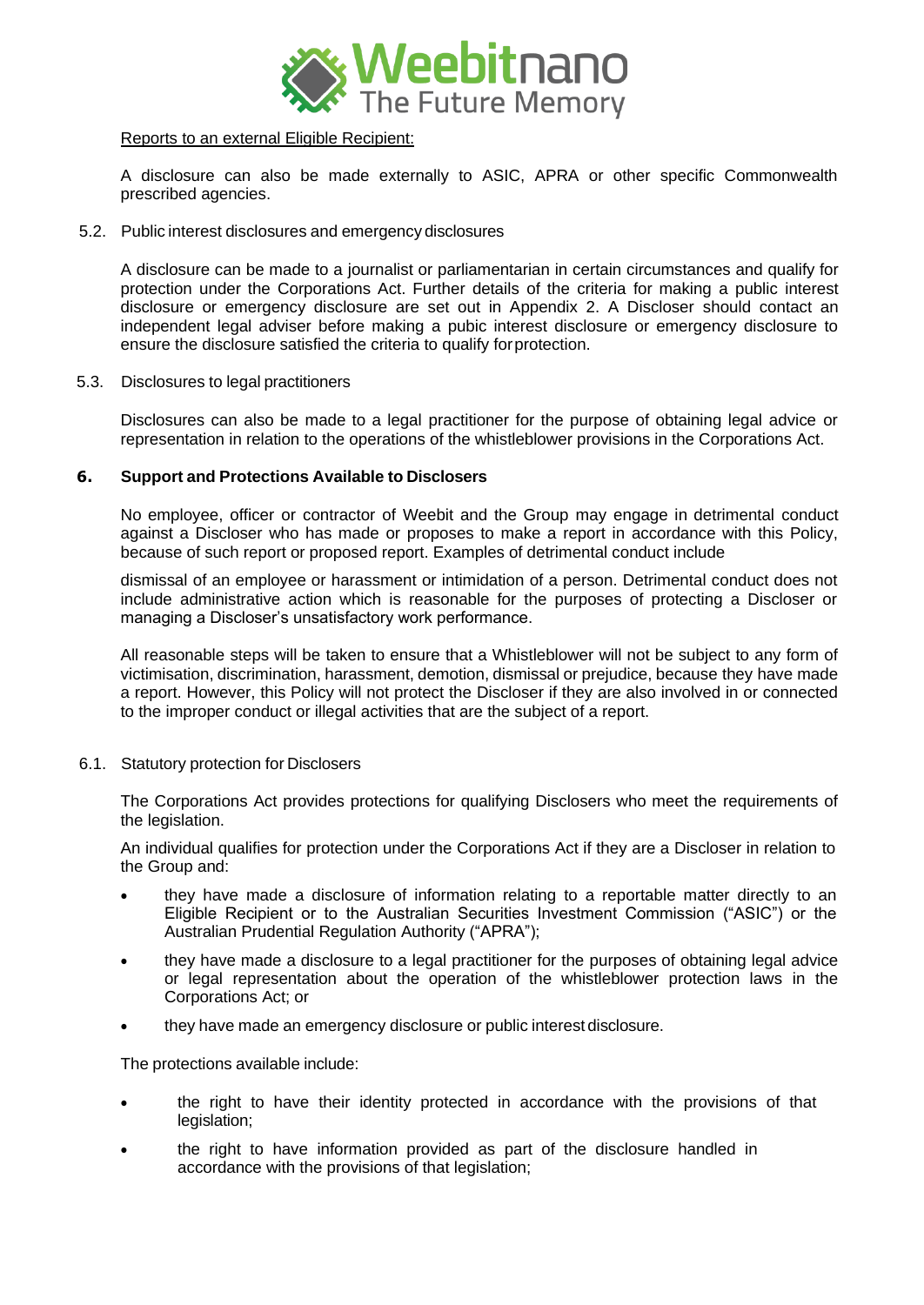

- the right to be protected from civil, criminal or administrative liability (including disciplinary action) for making the disclosure; from contractual or other remedies on the basis of the disclosure; and from the admissibility of the information provided in evidence against the person, in each case in accordance with the provisions of that legislation;
- the right to be protected from detrimental treatment or any form of victimisation in accordance with the provisions of that legislation;
- the right to compensation and other remedies in accordance with the provisions of that legislation (including a right not to be required to pay costs incurred by another person when litigation is commenced); and
- the right not to be required to disclose their identity before any court or tribunal in accordance with the provisions of that legislation.

These protections apply to internal disclosures, disclosures to legal practitioners, regulatory and other external bodies and eligible public interest disclosures and emergency disclosures made in accordance with the Corporations Act.

A Discloser can seek compensation and other remedies through the courts if they suffer loss, damage or injury because of a disclosure where WBT has failed to take reasonable precautions and exercise due diligence to prevent the detrimental conduct. A Discloser may also seek independent legal advice or contact ASIC, APRA or the ATO if they believe they have suffered detriment.

For a Discloser to qualify for protection under the Tax Act, the disclosure must relate to misconduct or an improper state of affairs, in relation to the tax affairs of the Group or an associate of the Group where the Discloser considers that the information may assist the Eligible Recipient to perform functions or duties in relation to the tax affairs of the entity or an associate. The disclosure must be made directly to the Australian Tax Office, the eligible recipients outlined directly above in relation to disclosures under the Corporations Act or a legal practitioner.

#### 6.2. Anonymous Reporting

A report can be made anonymously and still be a protected disclosure under the Corporations Act (or Tax Act, where applicable). A Discloser can choose to remain anonymous while making a disclosure, over the course of the investigation and after the investigation is finalised. A Discloser can refuse to answer a question they feel could reveal their identity. To the extent that a Discloser wishes to remain anonymous, they should maintain ongoing two-way communication with Weebit so it can ask any follow-up questions or provide feedback.

However, it may be difficult for Weebit to properly investigate or take other action to address the matters disclosed in anonymous reports. In circumstances where the Discloser has not consented to the disclosure of their identity, the matter may be referred for investigation, and the investigator will be required to take all reasonable steps to reduce the risk that the discloser will be identified as a result of the investigation.

## 6.3. Confidentiality

Weebit has an obligation to protect a Discloser's identity. Information about a Discloser's identity and information that is likely to lead to the identification of the Discloser may only be disclosed in the following circumstances:

- where the information is disclosed to ASIC, APRA or the Australian Federal Police
- where the information is disclosed to a legal practitioner for the purpose of obtaining legal advice in relation to the operation of applicable whistleblowing protection laws; or
- where the Discloser consents.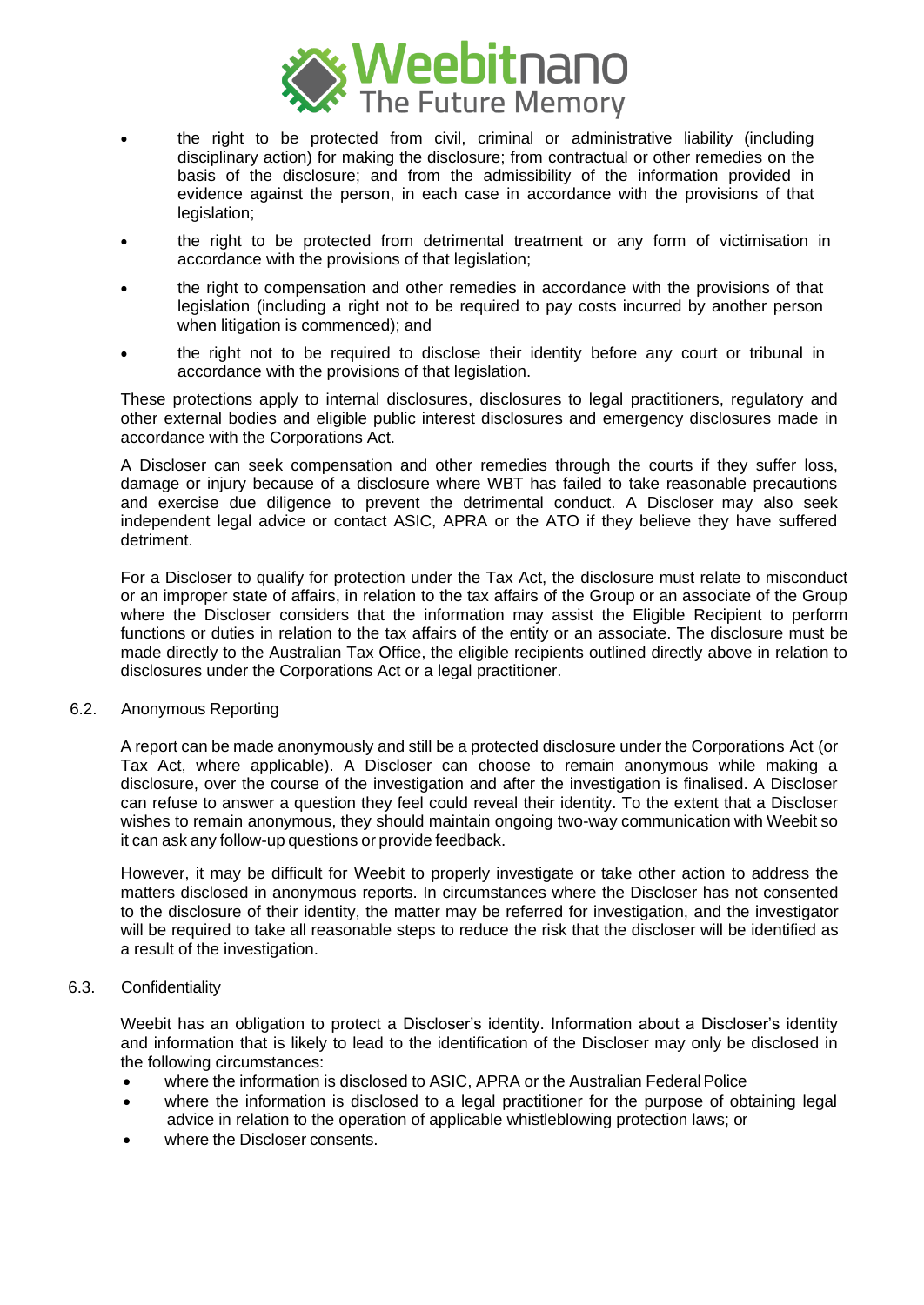

If a breach of confidentiality has occurred, a Discloser can lodge a complaint with Weebit by contacting a WPO, or by lodging a complaint with ASIC, APRA or the ATO for investigation.

However, information contained in a disclosure can be disclosed (with or without the Discloser's consent) if the information does not disclose the Discloser's identify, Weebit has taken all reasonable steps to reduce the risk the Discloser will be identified from the information and it is reasonably necessary for investigating the issues raised by the disclosure.

Other than in circumstances required by law, any unauthorised disclosure of information without consent of the Discloser will be a breach of this Policy and will be dealt with under the Group's disciplinary procedures. It may also be an offence subject to penalties under the legislation addressed in section 7.3 above. If a Discloser discloses their identity, the only people who will know their details will be the WPO and Whistleblower Investigations Officer ("WIO")(as referred to below) and a restricted number of other people who have access to information recorded under this Policy as outlined in this section.

All information received from a Discloser, as well as the fact that a Discloser has made a disclosure and any record produced as part of an investigation, is held securely. Access will be restricted to those persons required to access the records for the purpose of this Policy. By making a report under this Policy a Discloser consents to their information being recorded and being accessible by these people including their identity (unless the Discloser elects to remain anonymous).

#### 6.4. Support for Disclosers

The Group is committed to providing appropriate support to Disclosers. The nature of the support that may be offered will depend on the nature of the reportable matters reported and the person circumstances of the Discloser.

Examples of support that may be provided include:

- a fair and objective investigation process in accordance this Policy;
- supporting anonymous reports;
- handling reports on a confidential basis in accordance with this Policy;
- appointing an independent support person to deal with any ongoing concerns they may have; or
- connecting the Discloser with third party support providers such as Lifeline (13 11 14) and Beyond Blue (1300 22 4636).

Use of these third party support services by a Discloser may require the Discloser to consent to disclosure of their identity or information that is likely to lead to the discovery of their identity.

Any questions about the support available, should be directed to the WPO.

# **7. Resources**

The Board of WBT governs and is responsible for the ultimate decision-making power regarding reports and investigations under this Policy.

7.1. Whistleblower Protection Officer ("WPO")

Weebit has appointed a WPO who will safeguard the interests of Discloser making reports under this Policy and will ensure the integrity of the reporting mechanism.

The WPO will refer any reports that require further investigation to the Whistleblower Investigation Officer.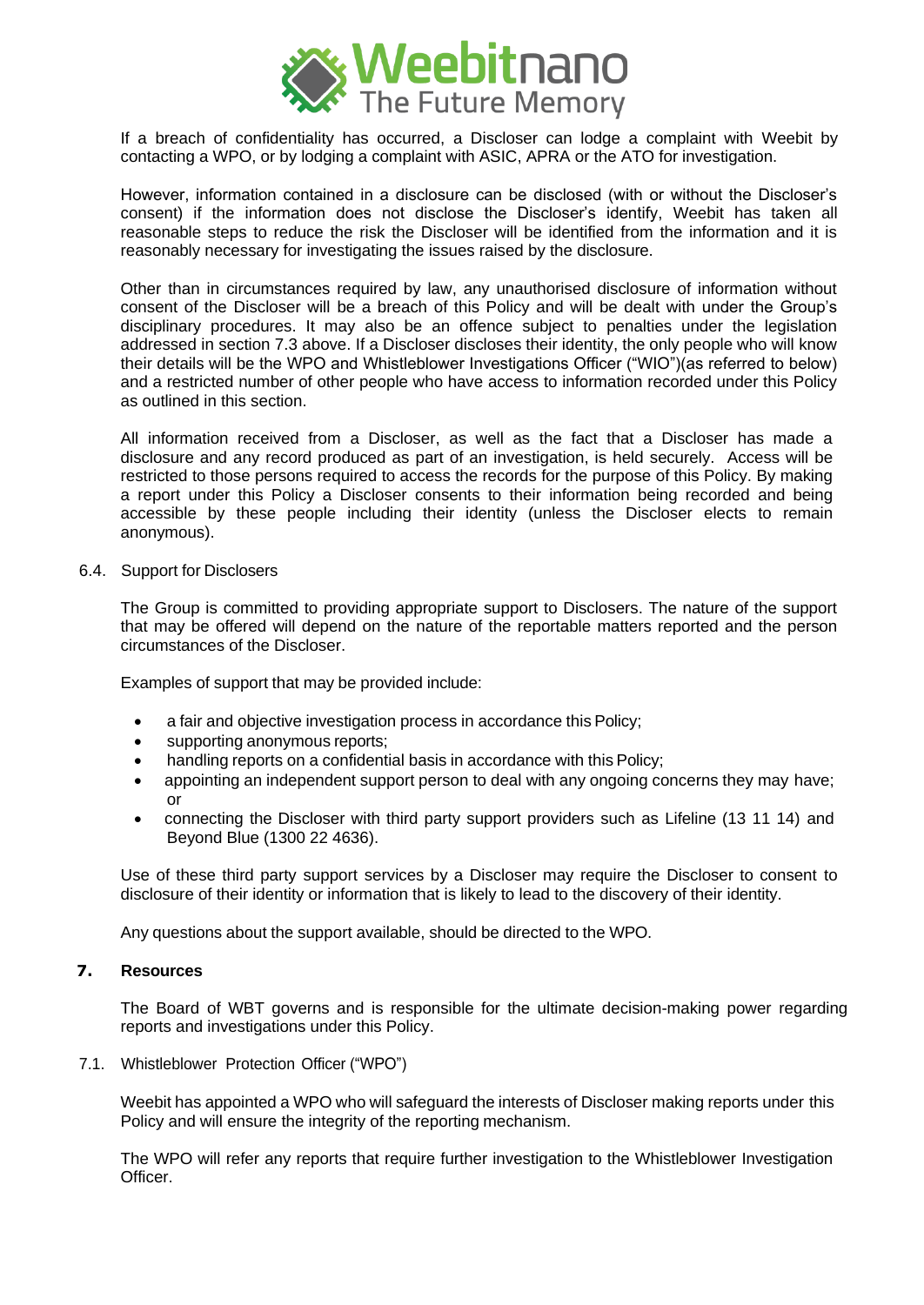

The WPO reports directly to the WBT Board. The WPO also has access to independent advisers as and when required. The current WPO is the CEO. Contact details can be found at Appendix 1 to this Policy.

7.2. Whistleblower Investigations Officer ("WIO")

Weebit has also appointed a Whistleblower Investigations Officer ("WIO") who will carry out or supervise the investigation of reports made under this Policy. The current WIO is the CFO. Contact details can be found at Appendix 1 to this Policy.

The WPO and WIO act independently of each other and the responsibilities of these roles do not reside with one person.

## **8. Reports concerning the Executive, WPO and WIO**

If a report involves any member of the Executive, the WPO and the WIO, this will be directed to the Chair of the WBT Board for investigation and further action. Contact details can be found at Appendix 1 to this Policy.

## **9. Investigating a report**

After receiving a disclosure, the Eligible Recipient will provide the information to the WPO. The WPO will assess the disclosure and determine whether it qualifies for protection and whether a formal in-depth investigation is required. Where appropriate, the WPO will provide the information to the WIO for investigation.

This process may vary depending on the nature of the disclosure.

Where a report is made under this Policy and determined by the WPO to require investigation, the WIO will investigate the report. Where the WPO deems necessary, the WIO may use an external investigator to conduct an investigation, either in conjunction with the WIO or independently. Where the WPO deems necessary, the WIO may also use an external expert to assist with an investigation.

All investigations will be conducted in a fair and independent manner and all reasonable efforts will be made to preserve confidentiality of an investigation subject to legal requirements.

To avoid jeopardizing an investigation, a Discloser who has made a report under this Policy is required to keep confidential the fact that a report has been made (subject to any legal requirements).

Where a Discloser wishes to remain anonymous, the Discloser's identity will not be disclosed to the investigator or to any other person. However, WBT may not be able to undertake an investigation if the Discloser cannot be contacted. Information that is likely to lead to the identification of the Discloser can be disclosed without the Discloser's consent, provided that:

- it is disclosed for the purpose of reasonably investigating the matter; and
- all reasonable steps are taken to reduce the risk that the Discloser will beidentified.

#### **10. Support for Persons Implicated**

No action will be taken against employees or officers who are implicated in a report under this Policy until an investigation has determined whether any allegations against them are substantiated. However, an employee or officer who is implicated may be temporarily stood down on full pay whilst an investigation is in process, or may be temporarily transferred to another office, department or workplace, if appropriate in the circumstances. Any such stand-down or temporary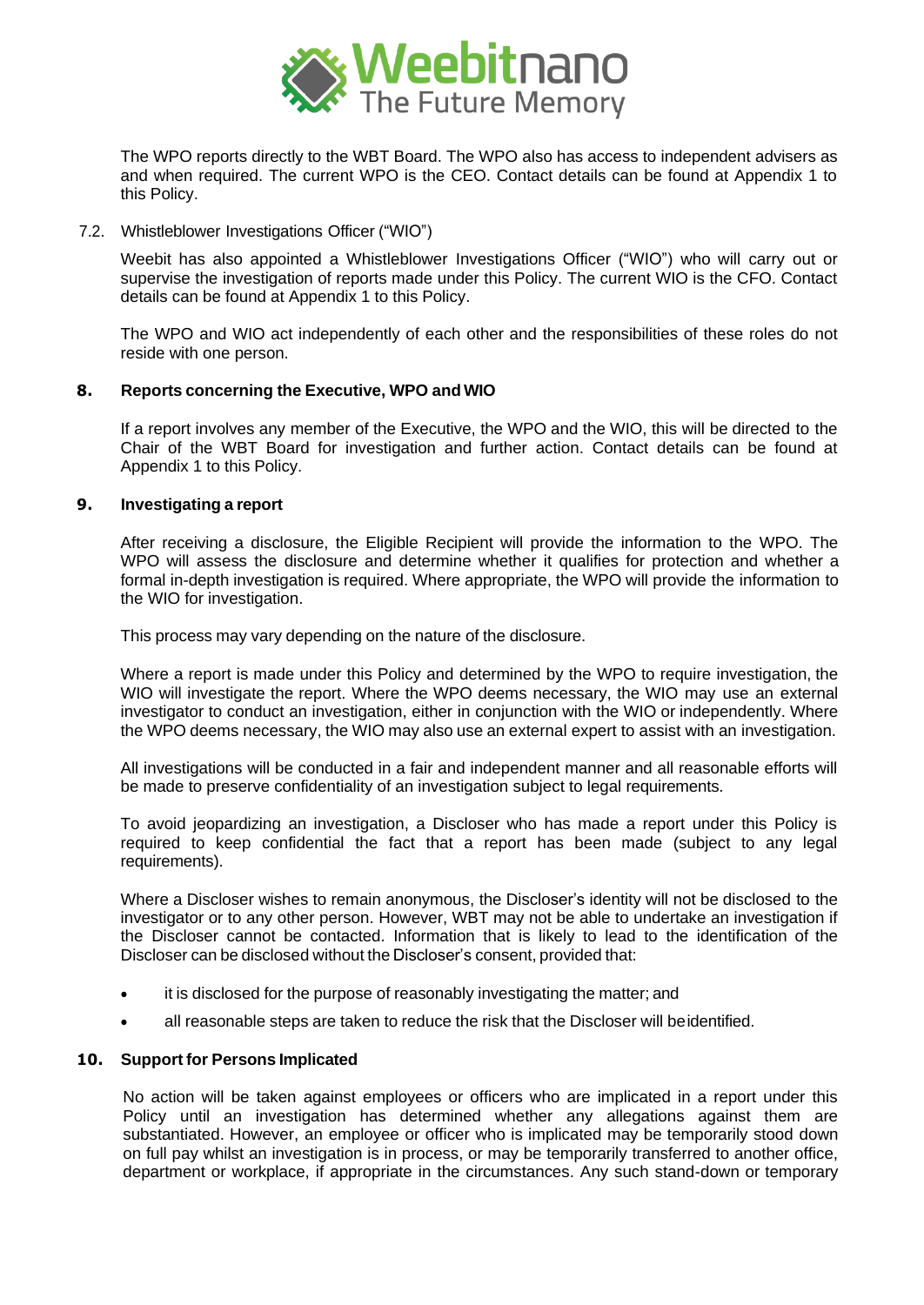

transfer may only continue for the duration of the investigation. If the investigation determines that the allegations are not substantiated, the employee or officer must be immediately reinstated to full duties.

Any disclosures that implicate an employee or officer must be kept confidential, even if the Discloser has consented to the disclosure of their identity, and should only be disclosed to those persons who have a need to know the information for the proper performance of their functions under this Policy, or for the proper investigation of the report. An employee or officer who is implicated in a disclosure has a right to be informed of the allegations against them, and must be given an opportunity to respond to those allegations and provide additional information, if relevant, in the course of an investigation into those allegations (subject to the Discloser's right to anonymity).

Support available for persons implicated in a report under this Policy includes:

- appointing an independent support person to deal with any ongoing concerns they may have; or
- connecting the person with third party support providers such as Lifeline (13 11 14) and Beyond Blue (1300 22 4636).

## **11. Investigation feedback and findings**

Wherever possible, the Discloser will be kept informed of the progress and outcomes of the investigation, subject to privacy and confidentiality considerations. The frequency and detail of any updates will depend on the nature of the disclosure.

Investigation findings will be reported to the Board of WBT. Reporting of any findings will preserve confidentiality. The method for documenting and reporting findings will depend on the nature of the disclosure.

#### **12. Reports to other bodies**

In certain circumstances a Discloser may have a legal obligation to make a report to a statutory body or government department. Disclosers should ensure that they comply with all such reporting requirements. The WPO can advise Disclosers on these reporting obligations.

#### **13. Breach of this Policy**

Any breach of this Policy will be taken seriously and may result in disciplinary action, up to and including summary dismissal.

#### **14. General**

It is a condition of any employment or engagement by Weebit that all employees, officers and contractors must comply at all times with this Policy. However, this Policy does not form part of any person's employment or engagement with Weebit.

This Policy will be made available to officers and employees of Weebit by making it accessible from the Weebit internet home page and WBT website, [www.weebit-nano.com.](http://www.weebit-nano.com/)

Other external parties will be able to access this Policy on Weebit's external website.

As a minimum, specialist training is mandatory for the employees responsible for administering key elements of this Policy. Training on this Policy for other employees will be conducted from time to time.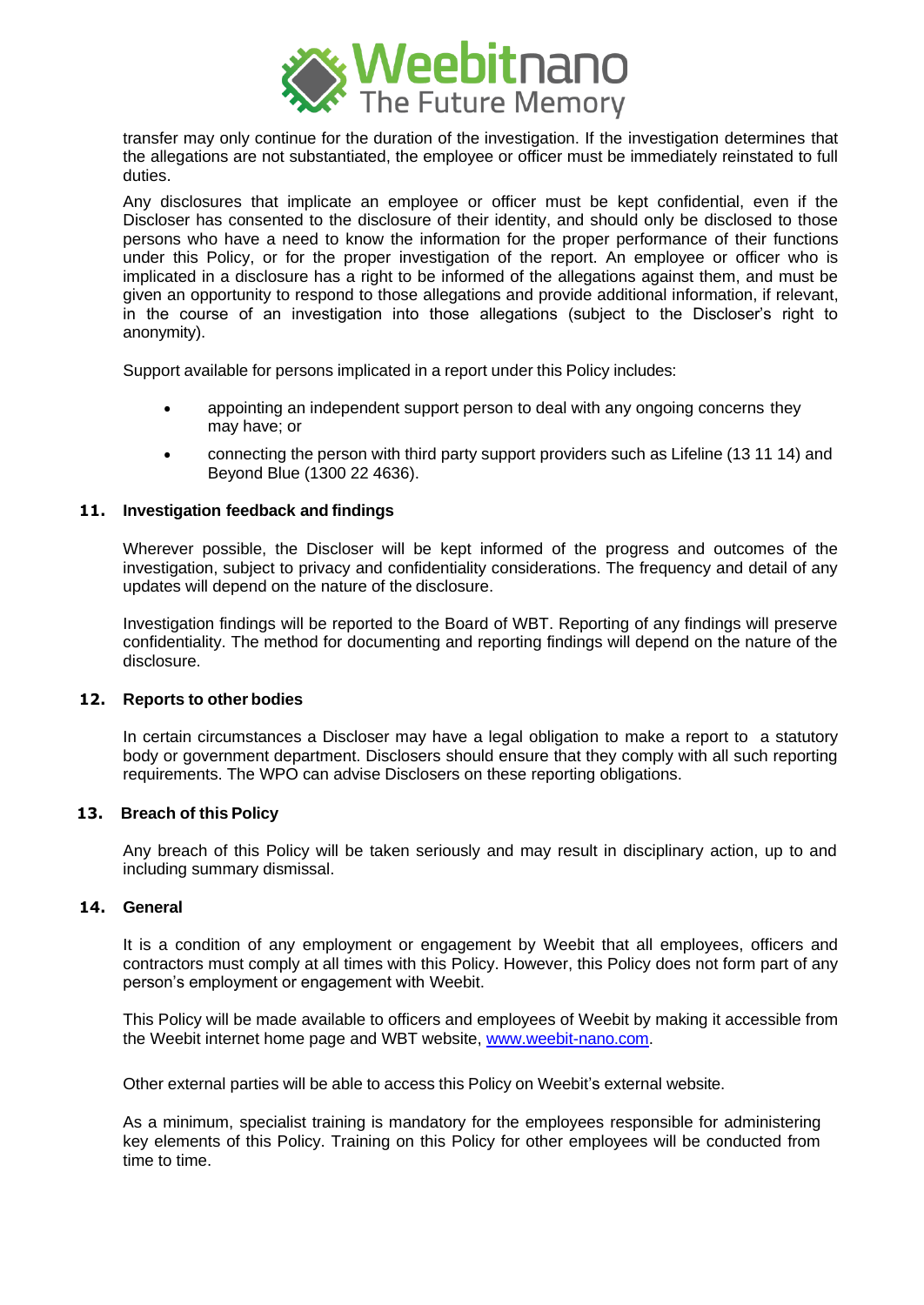

# **15. Review**

This Policy will be reviewed at least annually to ensure it remains consistent with all relevant legislative requirements, as well as the changing nature of the organisation. This Policy may be amended, withdrawn or replaced from time to time at the sole discretion of Weebit.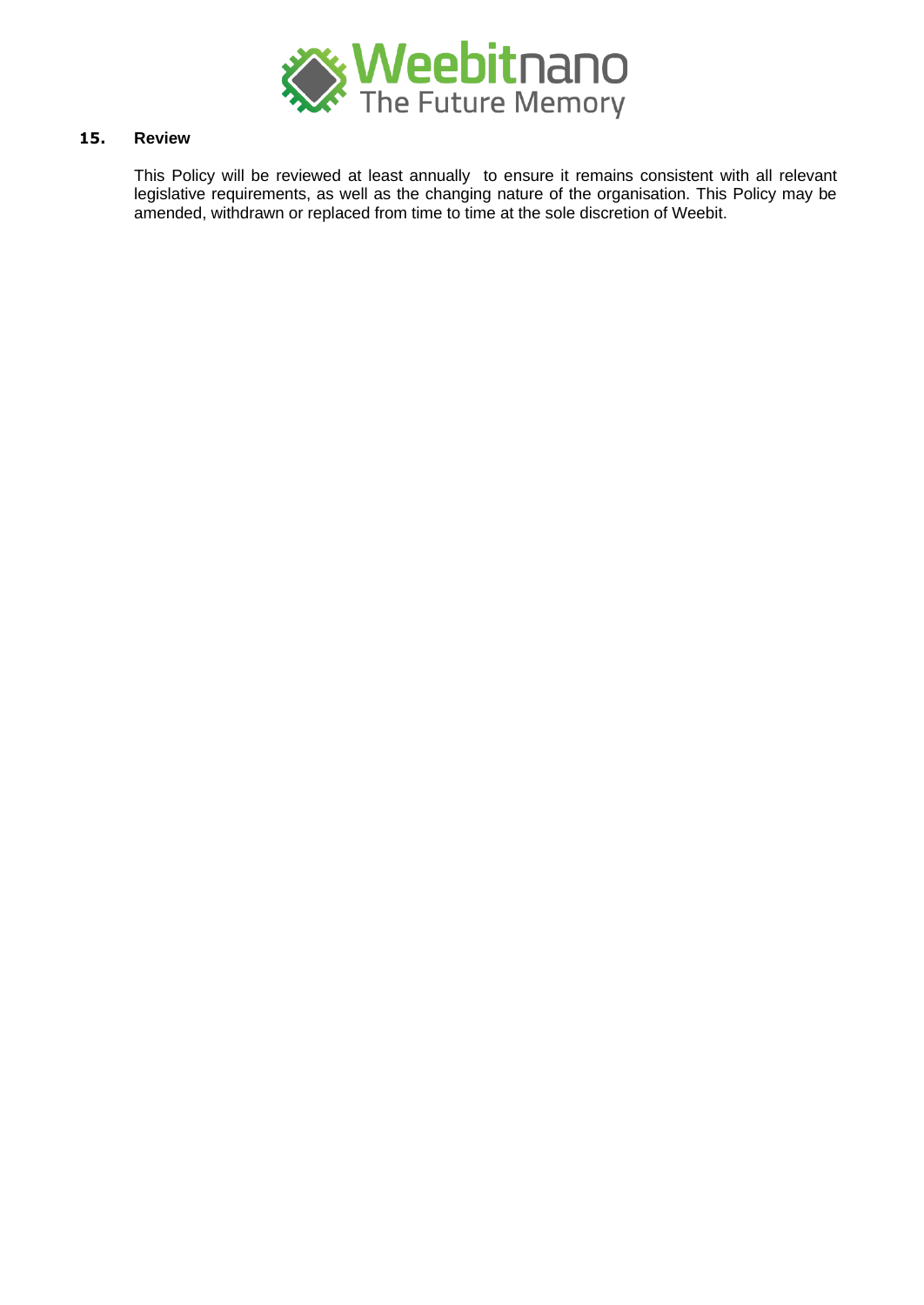

# **Appendix 1**

| <b>Name</b>                        | <b>Position</b> | <b>Policy Resp.</b> | <b>Phone</b>      | Email                         |
|------------------------------------|-----------------|---------------------|-------------------|-------------------------------|
| Jacob Coby<br>Hanoch               | <b>CEO</b>      | <b>WPO</b>          | +972 (54) 5421321 | coby@weebit-nano.com          |
| Alla Felder                        | <b>CFO</b>      | <b>WIP</b>          | +972 (54) 4954721 | alla@weebit-nano.com          |
| David<br>(Dadi)Perlmutter          | Chair           | Independent         | +972 (54) 7885495 | dadiperlmutter@gmail.com      |
| Muranda Janse Van<br>Nieuwenhuizen | Auditor         | External            | +61 8 9463 2463   | muranda.jvn@nexiaperth.com.au |